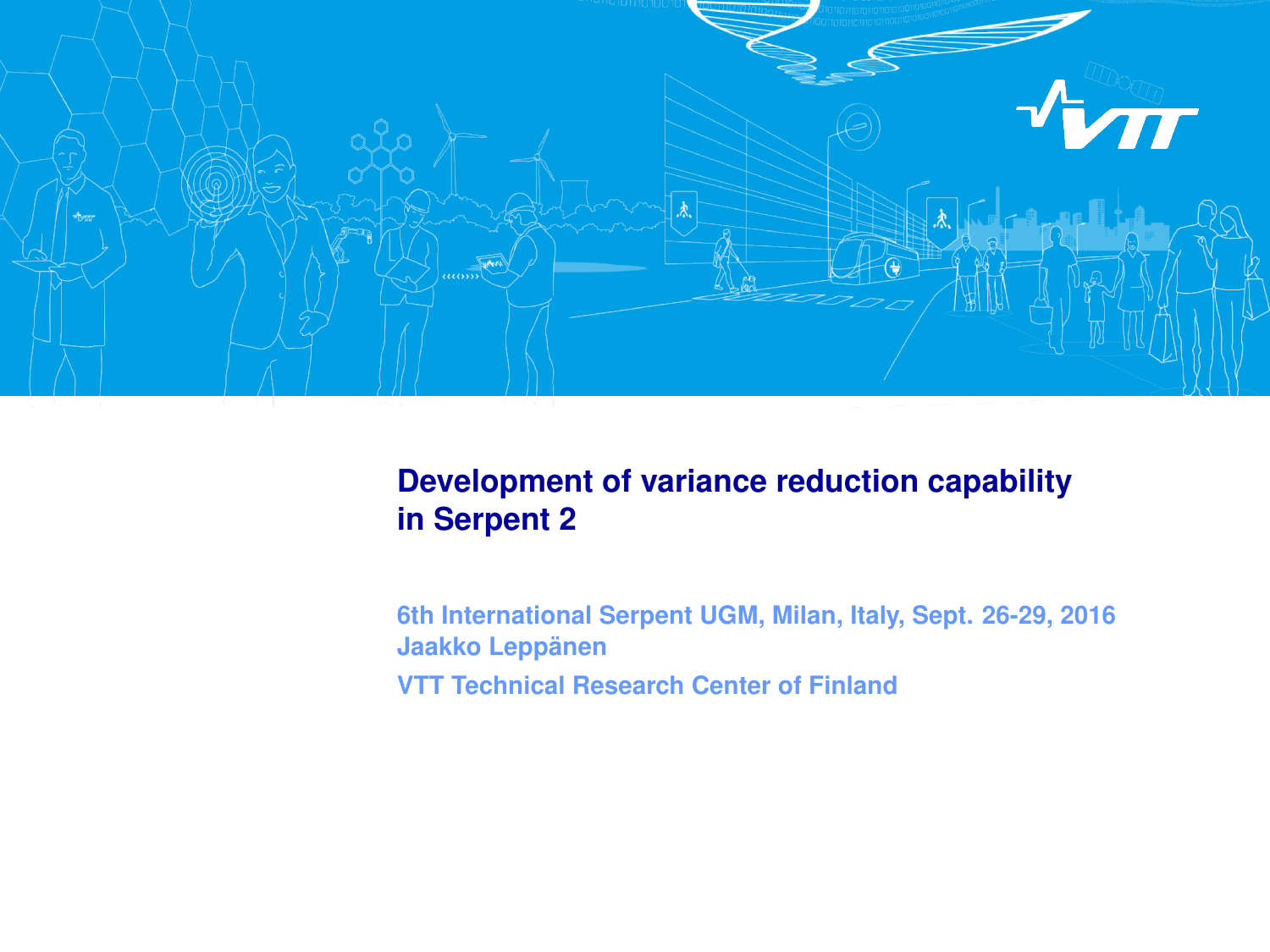

#### **Click to edit Mass Continued Styles Styles Styles Styles Styles Styles Styles Styles Styles Styles Styles Styl Outline**

Overview of variance reduction techniques:

- ► Analog and implicit Monte Carlo simulation
	- $\blacktriangleright$  Weight windows
	- $\blacktriangleright$  Adjoint problem and importance

Methodology implemented in Serpent:

- $\triangleright$  MCNP format weight window mesh
- $\blacktriangleright$  Built-in response matrix based solver

Brief introduction to response matrix method

Demo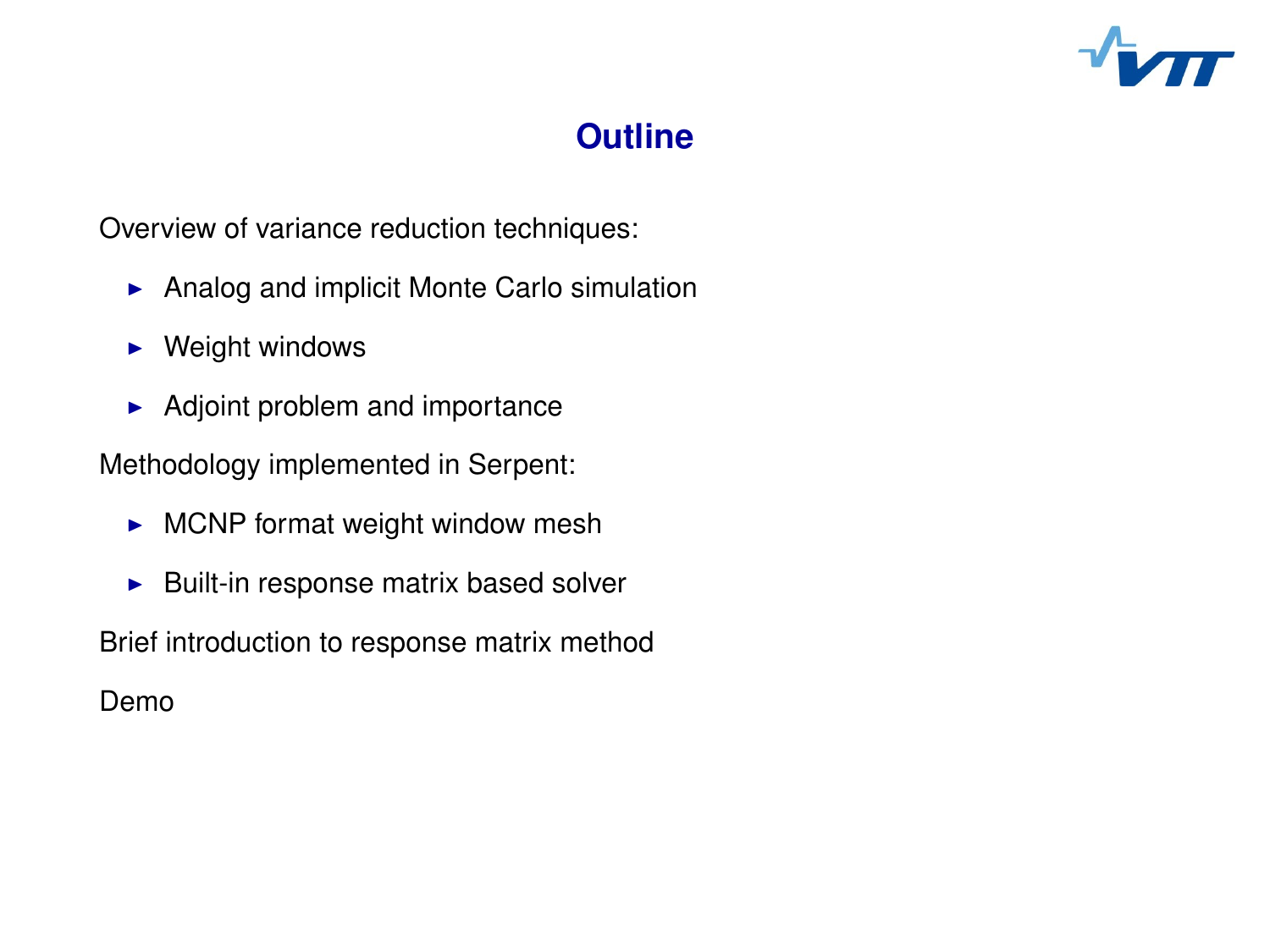

Variance reduction techniques in Monte Carlo simulation can be understood by considering the following concepts:

 Click to edit Master text styles **Physical reality** – Infinite number of possible particle histories

**Analog simulation** – Randomly selected sample from the infinite number of possible particle histories

Implicit simulation - Sample from the infinite number of possible particle histories, selected in such way that the histories contribute to a specific result

In implicit simulation, each particle is assigned with a statistical weight, which is used as a multiplier for all tallies

Variance reduction techniques work by "cheating" in the analog game, and correcting the results by adjusting the particle weight

The idea is that the transport of particles may be manipulated, but the simulation remains unbiased as long as the transport of the statistical weight is preserved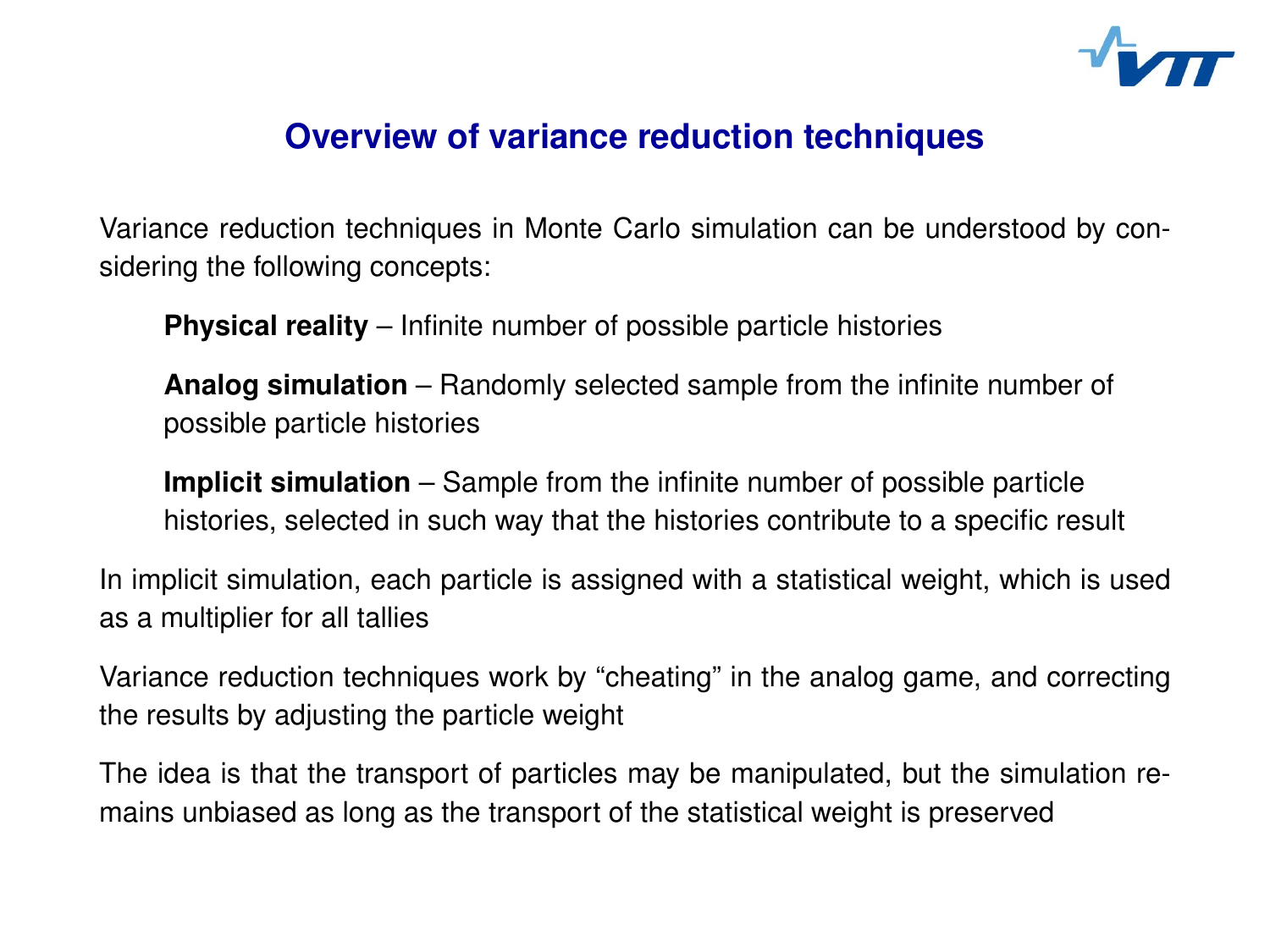

Favoring histories that contribute to a specific result is done by assigning importances to various events (collisions, boundary crossings, etc)

Particles can be encouraged to migrate towards higher importance by using a weight window mesh:<sup>1</sup>

- $\blacktriangleright$  The geometry is covered by a mesh (Cartesian, cylindrical, unstructured, etc.)
- $\blacktriangleright$  Each mesh cell is assigned with a minimum and maximum weight:  $W_{\min},$   $W_{\max}$
- $\blacktriangleright$  The bounding weights are inversely proportional to importance

When the particle enters the mesh cell, its weight *w* is compared to the boundaries:

- If  $w < W_{\text{min}}$  Russian roulette: particle is either killed or its weight is increased
- If  $w > W_{\text{max}}$  Splitting: the history is divided into multiple parts

After the operation all particles inside the mesh cell have weights between  $W_{\text{min}}$  and  $W_{\text{max}}$ 

<sup>&</sup>lt;sup>1</sup> The mesh can also include energy dimension.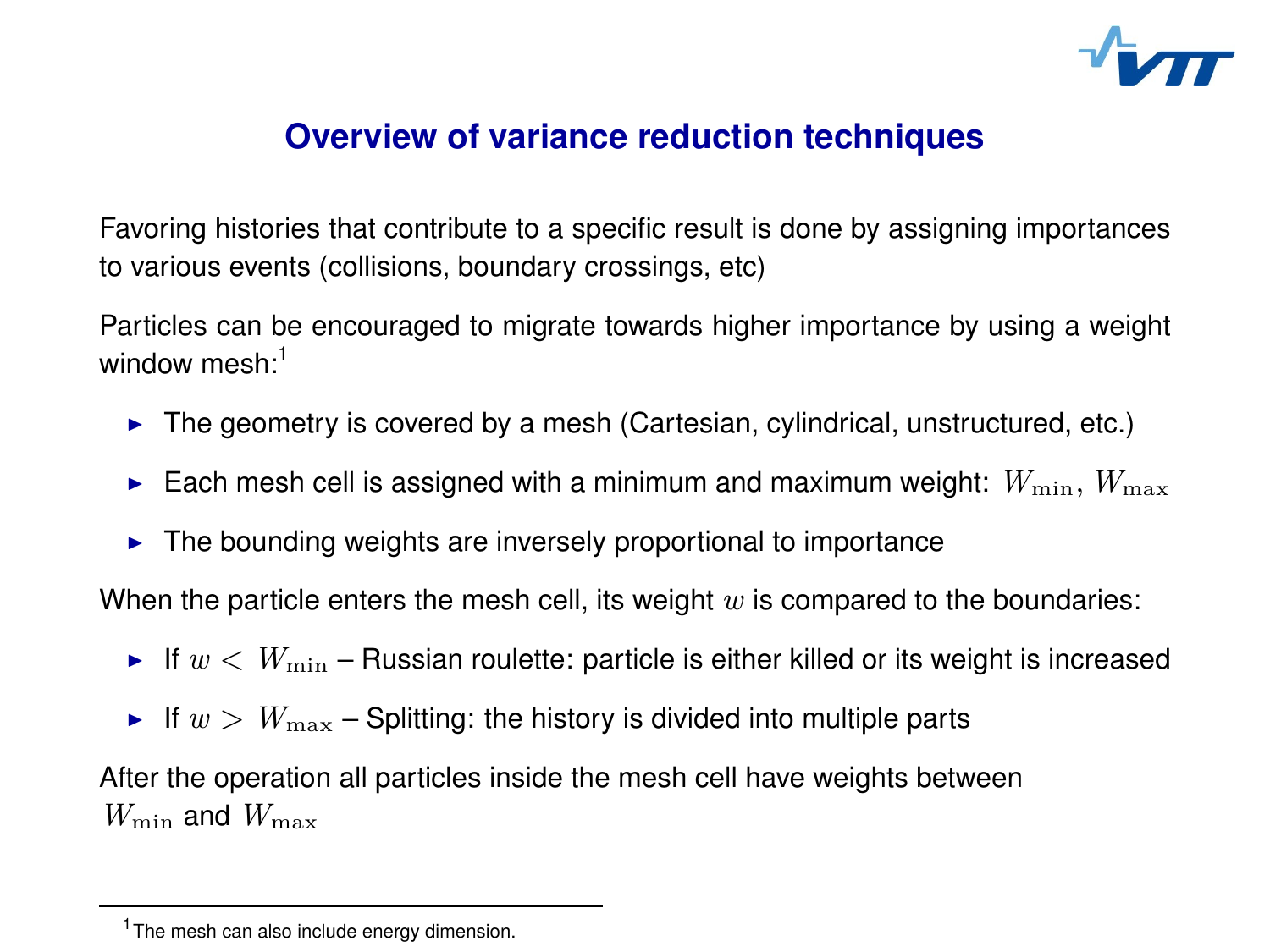

Forward and adjoint transport problems:

**Forward problem** – Calculate responses (physical reaction rates) induced by particles originating from a given source

**Adjoint problem** – Calculate contributions of various events (reactions, boundary crossings, etc.) to a given response

Solution of the adjoint problem provides the importances needed for forming the weight window mesh for variance reduction

**Physical interpretation of importance:** The average contribution of a particle at position  $(x, y, z)$ , traveling in direction  $(u, v, w)$  with energy E to given response f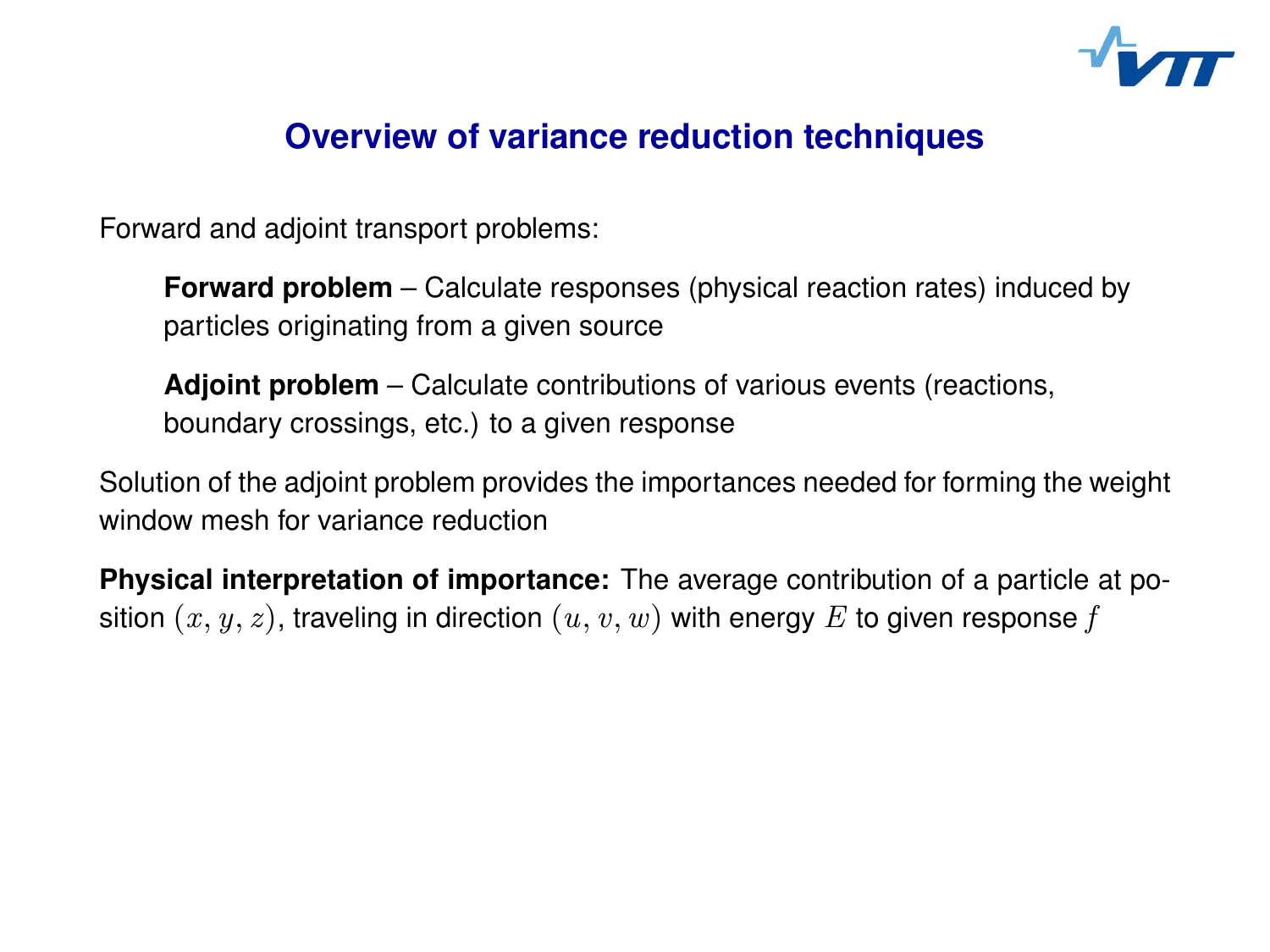

Solving the adjoint problem using the Monte Carlo method essentially implies running the transport simulation backwards (or back-tracking stored events)

 Click to edit Master text styles For variance reduction purposes the solution typically relies on deterministic transport<br>methods methods

Serpent provides two options:<br>.

- 1) Read MCNP format weight window mesh generated using some deterministic tool
- 2) Apply a built-in response-matrix based solver

The use of SCALE/MAVRIC for producing weight windows for Serpent was tested by a summer student from Aalto University (the report is not completed yet)

This presentation is focused on the built-in solver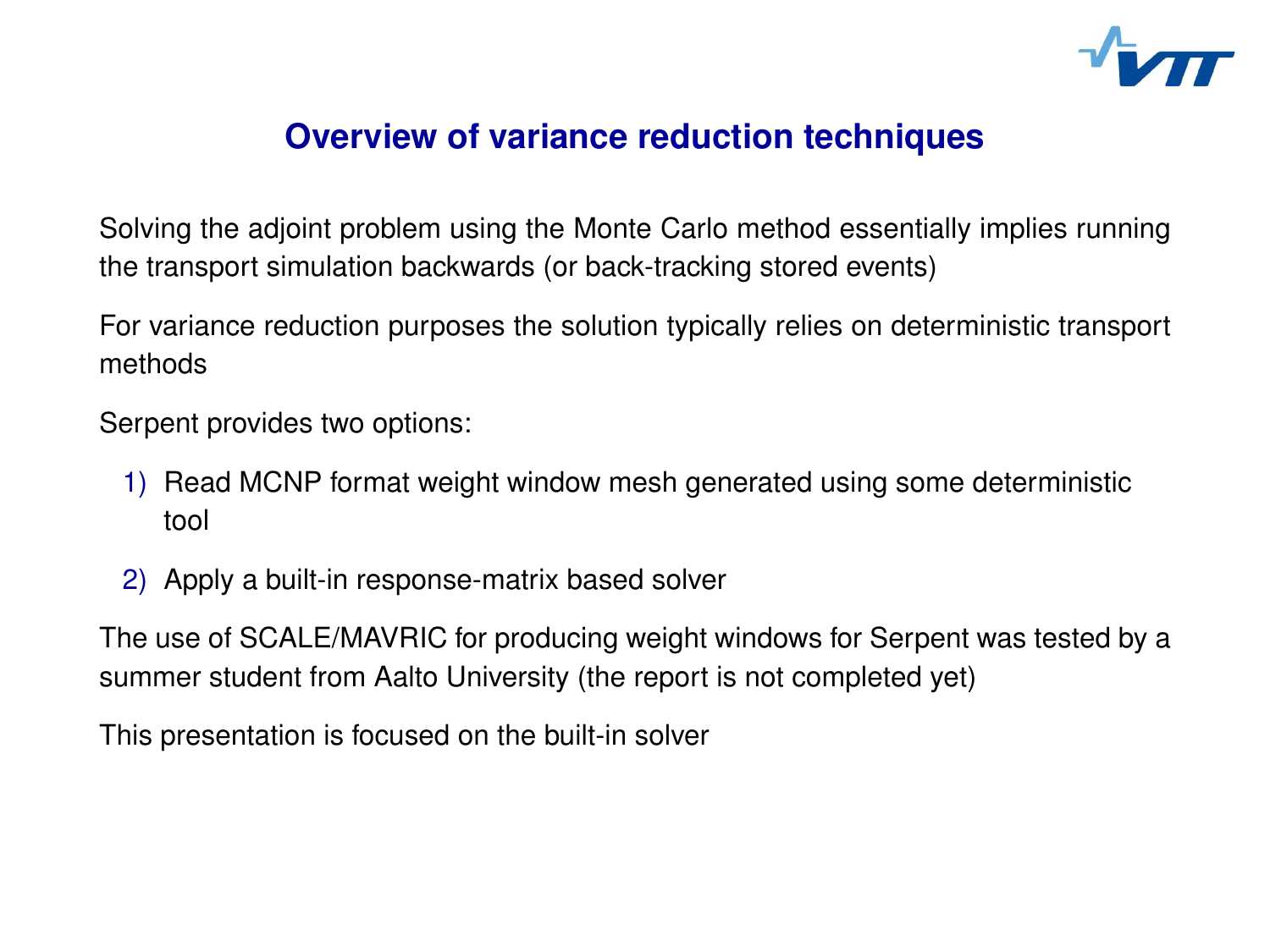

# **Click to edit Master title style Built-in response-matrix based solver**

Response matrix method in a nutshell:

- I The geometry is constructed from cells that are connected to their neighbors via coupling coefficients
	- ► The coefficients form a matrix that defines which fraction ( $\alpha_{i\rightarrow j}$  < 1) of incoming particle current<sup>2</sup> from neighbor  $i$  passes into neighbor  $j$
	- $\triangleright$  Source term for each cell is formed by a vector that defines the fraction of source particles passing into neighbor *j*
	- $\blacktriangleright$  Response term for each cell is formed by a vector that defines the contribution of incoming current from neighbor *i* into the response
	- Forward problem is solved by starting from the source term and recursively passing the currents into cell neighbors until the contribution becomes negligible
	- $\blacktriangleright$  Adjoint problem is solved by starting from the responses and iterating backwards

<sup>&</sup>lt;sup>2</sup> The partial currents can be divided into energy groups.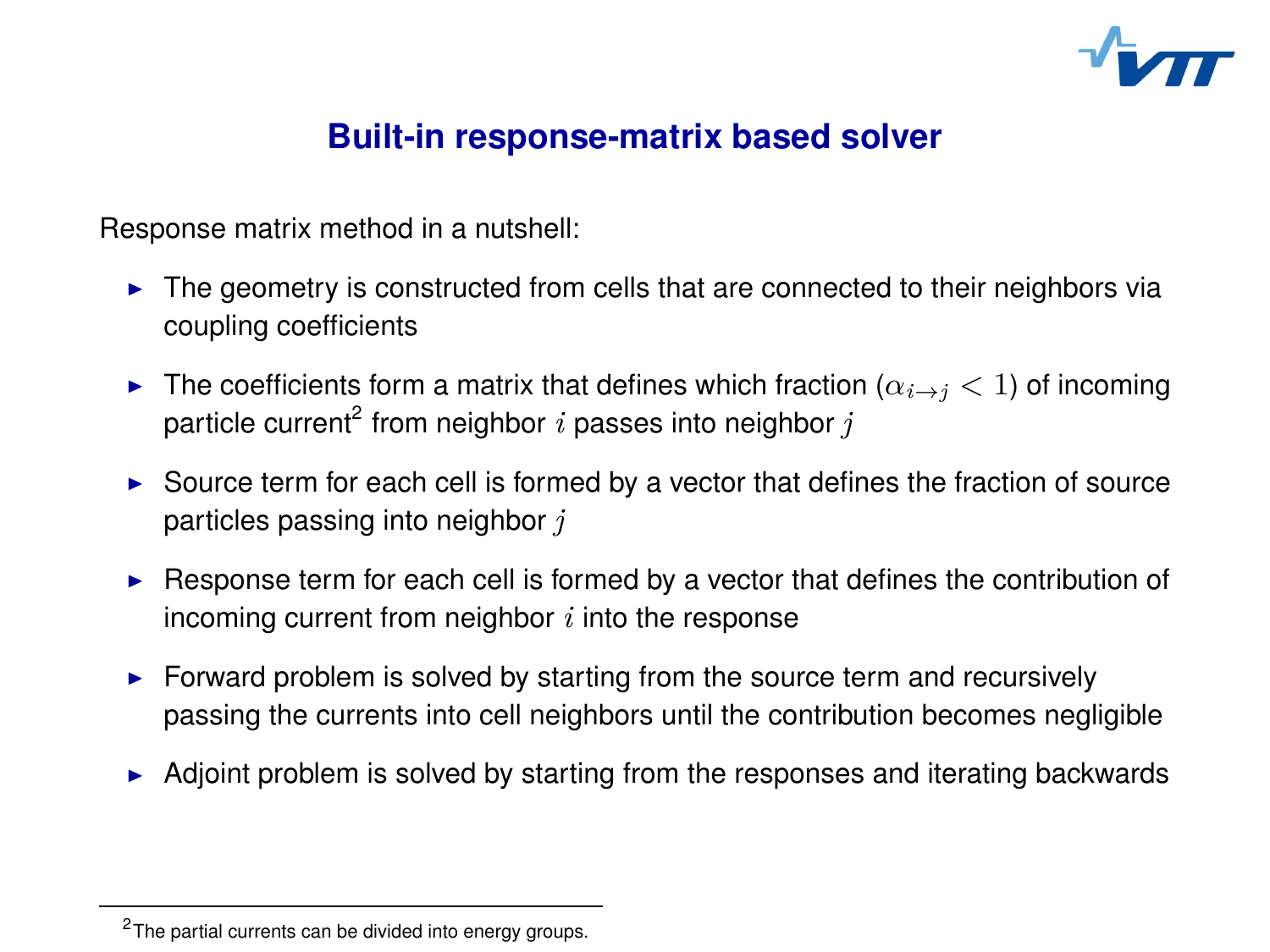

# **Click to edit Master title style Built-in response-matrix based solver**

Solver in Serpent:

- $\blacktriangleright$  The geometry is covered by a Cartesian or cyclindrical mesh
	- $\blacktriangleright$  Responses are linked to detectors
	- $\blacktriangleright$  Forward transport simulation provides the coupling coefficients, source and response vectors for each mesh cell
	- $\blacktriangleright$  The response matrix solver is run after the simulation is completed, the resulting importances are written in a file that can be used in a second calculation for forming the weight window mesh

*The methodology is best demonstrated via examples!*